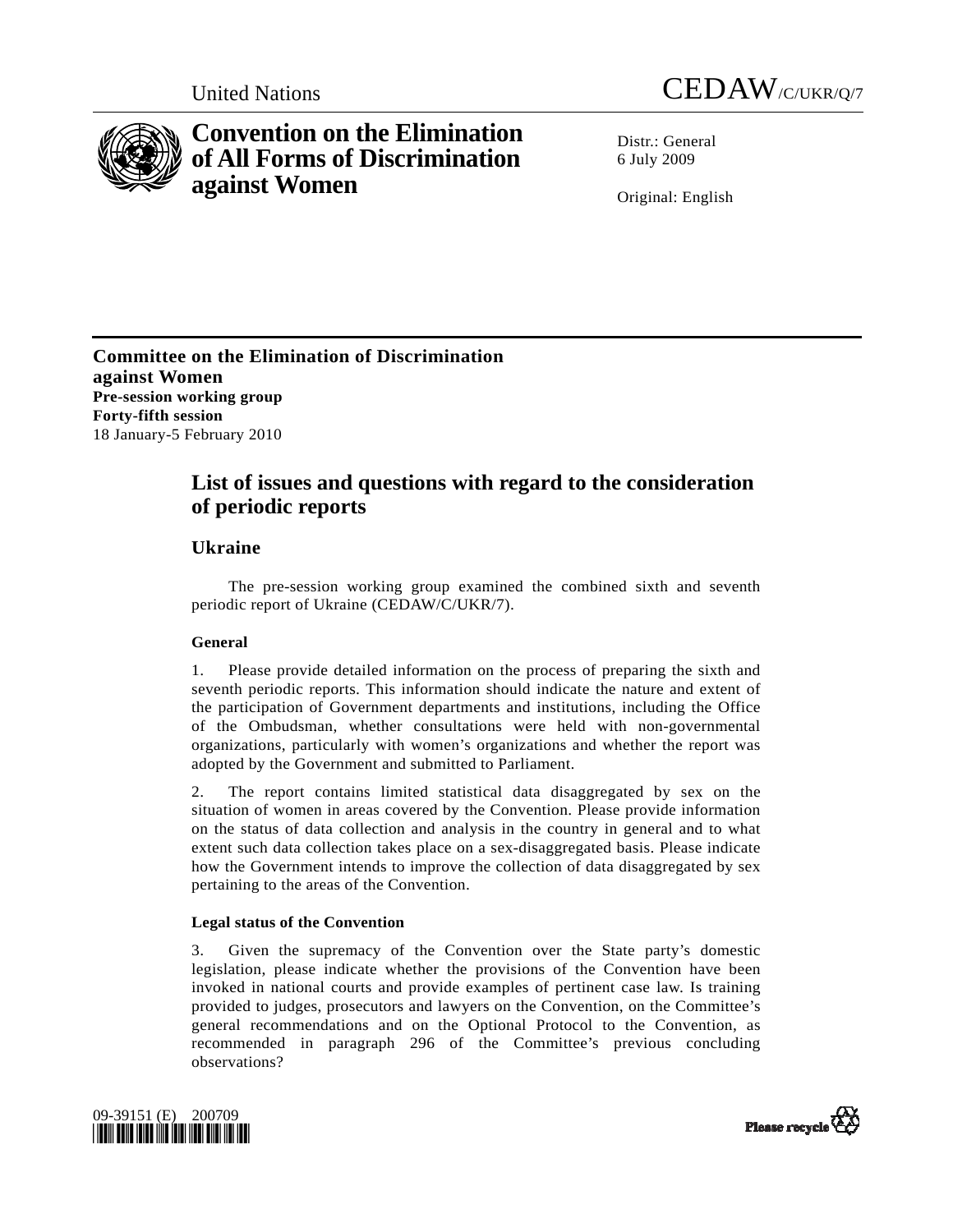### **Definition of equality**

4. The report indicates that the Law on Ensuring Equal Rights and Opportunities for Women and Men, in force since January 2006, includes a definition on discrimination against women. Please, indicate if this definition is in conformity with the definition on discrimination provided in article 1 of the Convention and if it encompasses both direct and indirect discrimination against women.

5. According to the report, the State party has not yet elaborated any legislation providing sanctions for infringing the legislative provisions on gender equality. Please indicate if the State party foresees to remedy this situation through the prompt adoption of concrete sanctions or penalties, including against private institutions and individuals, in case of violation of its anti-discrimination provisions. Please provide information on the status of the Bill drafted by the Ministry of Justice, as mentioned in the Report, in order to amend the legislation connected to the adoption of the Law on Equal Rights and Opportunities for Women and Men.

## **Visibility of the Convention and Optional Protocol**

6. Have any special remedies or avenues of redress been developed to enable women to pursue their rights? If so, how effective have these been? How many cases of discrimination have been brought before the courts or other bodies, such as the Ombudsman Office, in the last years? How were they decided? What measures are being taken to sensitize women and encourage them to seek redress against discrimination?

#### **National machinery for the advancement of women**

7. According to information available to the Committee, the effectiveness of the institutional mechanism of ensuring equal rights and opportunities for women and men is hampered by the lack of financial and human resources and the level of qualification of civil servants, particularly at the regional level. Please provide data on funds available both at the national and regional level. Please also provide statistical data on services available, number of public officials and their grades, responsible for the implementation of measures and policies on equality, including at the regional level.

8. The report of the State party acknowledges that, despite the development of legislation and institutional mechanism to ensure non-discrimination of women, the de facto equality has not been achieved. What are the practical obstacles that prevent women from attaining in practice the full development and exercise of their human rights and fundamental freedoms on an equal basis with men? Please indicate the process of monitoring and assessing the laws and policies adopted towards achieving equality between men and women, in particular the Law on Ensuring Equal Rights and Opportunities for Women and Men, the National Plan of Action to improve the situation of women for 2001-2005 and the State Programme on the Ensuring of Gender Equality in the Ukrainian Society for 2006-2010. Please provide information on which tangible quantitative and qualitative changes these laws, plans and programmes have brought in the sphere of gender equality.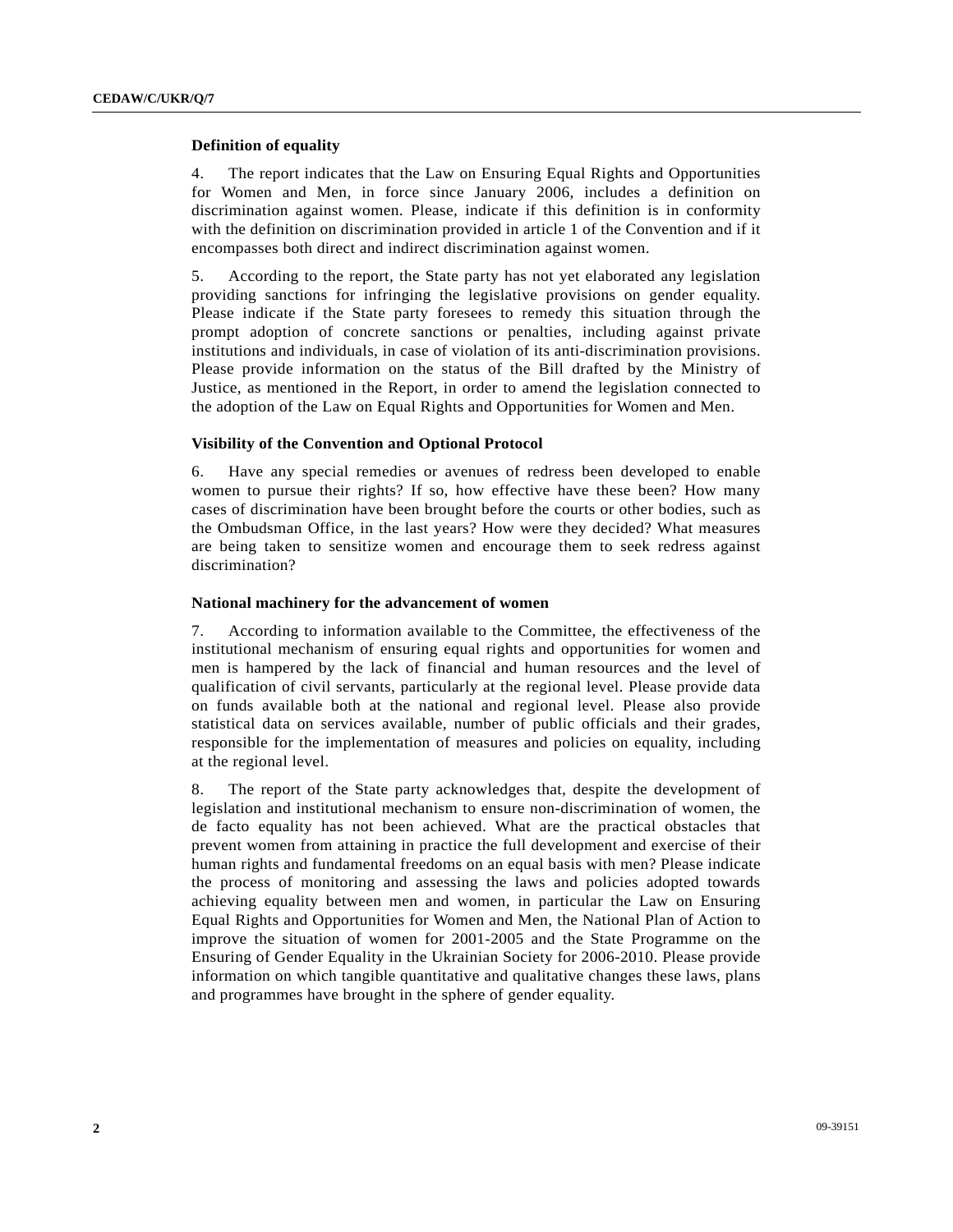## **Temporary special measures**

9. According to information available to the Committee, the proportional representation of women in decision-making, in regional, district state administrations, municipal councils and executive committees is particularly low. Please indicate what measures have been taken or are under way to remedy this situation. How does the State party ensure that the gender mainstreaming in the development of programmes and action plans is included in the agendas of local councils, boards of regional and district state administrations?

10. The State party acknowledges in its report that the recommendation of the Committee regarding measures to increase the representation of women in elected and appointed bodies through, inter alia, the implementation of temporary special measures, in accordance with article 4, paragraph 1, of the Convention, was not implemented, due to the refusal of the proposal on quotas by Parliament and that only 8.4 per cent of recently elected parliamentarians are women. Please indicate the measures that the State party foresees taking to ensure women's participation in political and public life on equal terms with men.

11. According to the report, only 3 per cent of women occupy official posts in the overseas offices of the Ministry for Foreign Affairs and no women represent Ukraine in the delegations to international organizations. Please indicate if there are programmes and policies to encourage women to enter the foreign service or to apply for positions in international bureaucracy? Does the State party foresee adopting temporary special measures aimed at accelerating the equal international representation and participation of women and men? Is gender balance taken into account during the formation of official delegations?

## **Stereotypes**

12. The report acknowledges that stereotypes continue to exist and are particularly strong in the areas of political representation, decision-making and economic activities. Please indicate whether an impact assessment of the various initiatives undertaken by the State party has been carried out to identify the main difficulties in this regard and whether, following the recommendation of the Committee (para. 296), any remedial action is envisaged to eradicate patriarchal attitudes and stereotypes that continue to exist and hamper equality of women and men.

13. Please indicate if there is a process to deal with violent and sexually offensive films, magazines as well as sexist advertisement? What measures have been taken to encourage mass media to promote cultural changes with regard to the roles and tasks attributed to women and men, as recommended in paragraph 296 of the previous concluding observations of the Committee?

#### **Violence against women**

14. Please provide information on concrete measures taken by the State party to investigate all instances of violence against women, whether it occurs in the home, in the workplace, the community or society; prosecute and punish perpetrators; grant adequate compensation and support to victims and provide sufficient crisis centres/shelters/safe houses and counselling for women survivors of violence. Please indicate if the existing laws and norms on violence against women criminalize all acts of violence, including domestic violence and marital rape. Please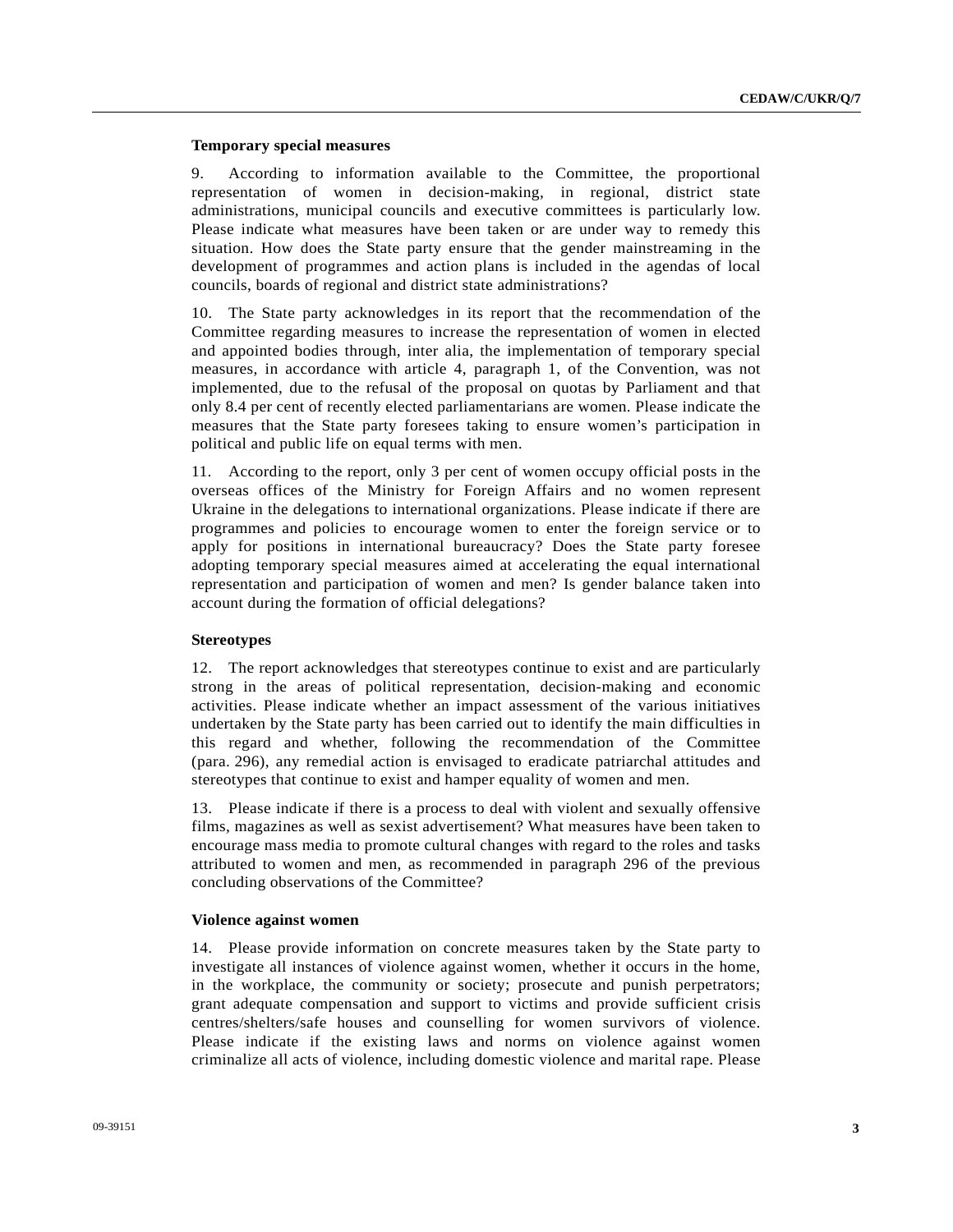provide data on the incidence of domestic violence. Are there campaigns to inform women of their rights and of existing avenues of redress? What measures and programmes are in place to train law enforcement officers, police personnel, judicial, medical and social workers, on the causes and consequences of all forms of violence against women, including domestic violence? What efforts are being taken to ensure the allocation of adequate resources within the government budget for activities related to the elimination of violence against women?

15. As mentioned in the Universal Periodic Review on Ukraine (A/HRC/WG.6/2/UKR/3, para. 18) a Bill was presented to Parliament, in 2007, in order to amend the Law on Prevention of Violence in the Family (2002), including by eliminating the concept of "victim behaviour". The concept was criticized for allowing perpetrators to avoid prosecution on account of the victim's provocative behaviour. Please indicate whether the Bill has been enacted.

16. The report indicates that sexual harassment is prohibited by national law, however, it does not provide information about the possibilities available for women to present complaints regarding sexual harassment in the workplace and the respect of this prohibition in practice. Please provide the information and data on cases of sexual harassment presented by women and related sanctions.

### **Trafficking and exploitation of prostitution**

17. The report mentions a wide range of measures to prevent and combat trafficking in women and girls but does not provide information on a consolidated coordination policy. Please describe the coordination policy between different public departments and services, including at the regional level, to address the problem of trafficking.

18. According to the report more than 180 channels of trafficking were discovered and stopped in the last years and more than 300 persons responsible for their organization and functioning were arrested. Please provide detailed and updated statistics on the number of victims, including minors, as well as on complaints, investigations, prosecutions, convictions and penalties imposed on the perpetrators of such crimes and the compensation received.

19. Please indicate the latest legal provisions adopted in order to prevent and combat trafficking, including provisions for the protection of victims of trafficking; data on funds allocated for the implementation of State programmes and policies; training and awareness-raising projects for law enforcement officials dealing with victims of trafficking; steps to develop and strengthen international collaboration to combat trafficking, including with the Commonwealth of Independent States and prevent corruption in the law enforcement services. What measures are being taken to address the root factors, including external factors, that encourage trafficking in women and girls for purposes of prostitution?

20. According to the report several centres of reintegration and rehabilitation of victims were created. Please provide information and data on activities and number of consultations provided, as well as the results of any assessment conducted.

21. Are there programmes in place to heal and reintegrate victims of commercial sexual exploitation into society, including through job training, legal assistance and confidential health care and if so, what resources are being allocated for this purpose? Are there specific social programmes for those women involved in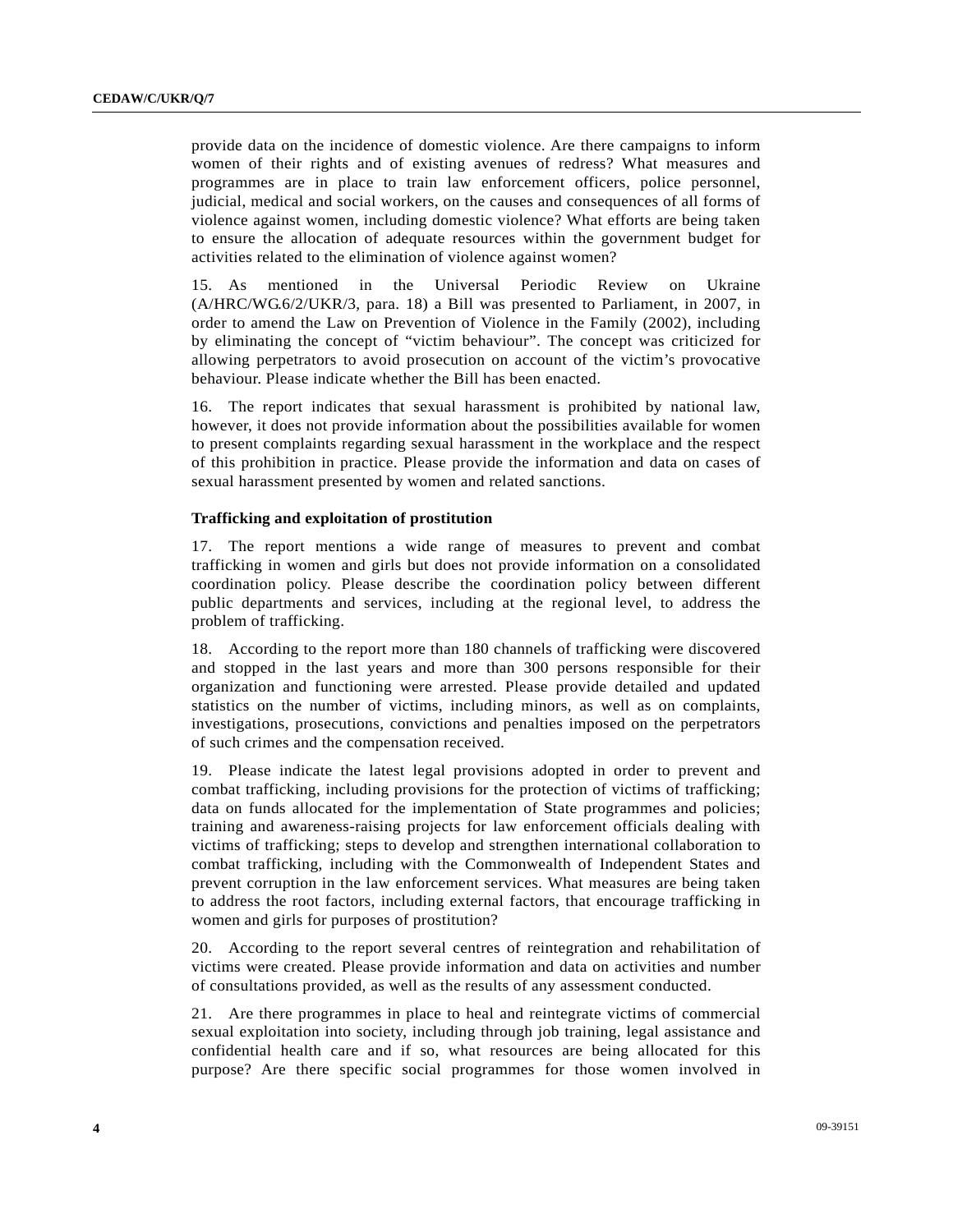prostitution who would wish to leave it? Are there specific health programmes, including programmes focused in the care and prevention of HIV/AIDS?

22. Are there laws and policies in place to protect women and young girls from labour agencies which are essentially engaged in trafficking? Are there laws and policies in place related to marriage agencies, specifically those involved in arranging marriages with foreign nationals?

### **Education**

23. Although equal access to education is guaranteed by law, the report indicates the existence of hidden gender-based discrimination in the educational system, the representation in teaching materials and textbooks, of stereotypical roles of women and men in the family and society, the tendency to favour differentiated approaches to the education of girls and boys, all that likely to engender further inequality and discrimination in their life and career. Please provide information on steps taken to review teaching materials, curricula and textbooks, to integrate gender equality and human rights norms therein and eliminate gender-based discrimination from education.

24. According to the information available to the Committee, it appears that the transfer of education to the commercial basis, jeopardizes the access of women, especially from rural areas, to prestigious specializations, because of the high tutor fees and significant difference in level of high school education between rural and urban schools. Please indicate what measures have been taken to address this situation.

## **Employment**

25. The State party's report indicates that the situation of women in the labour market remains unequal in comparison to that of men, with unemployment of women remaining higher, important differences in wages of women and men and the persistent discriminatory attitudes among both public and private employers, including discriminatory recruitment practices. Please indicate what measures and sanctions are envisaged by the State party to eliminate discriminatory practices by employers, to ensure full compliance with the provisions of the Convention and guarantee real enjoyment by women and men of the right to equal pay for equal work and work of equal value?

26. The report indicates that the dismissal of women on the ground of maternity leave is prohibited by law and that the privileges to women related to maternity are greater in national legislation than under international standards. How is the enjoyment of these rights monitored in both public and private spheres, what sanctions or penalties exist for violation of these provisions and how frequently are they invoked?

27. The report acknowledges women's limited employment opportunities in spite of their academic qualifications and that in all spheres of employment, the proportion of men is higher among managers. Are temporary special measures envisaged, as recommended by the Committee in its previous concluding observations? What measures are being taken to eliminate occupational segregation and promote the equal participation of women in highly skilled jobs and senior management positions? In addition, please indicate the steps taken in the direction